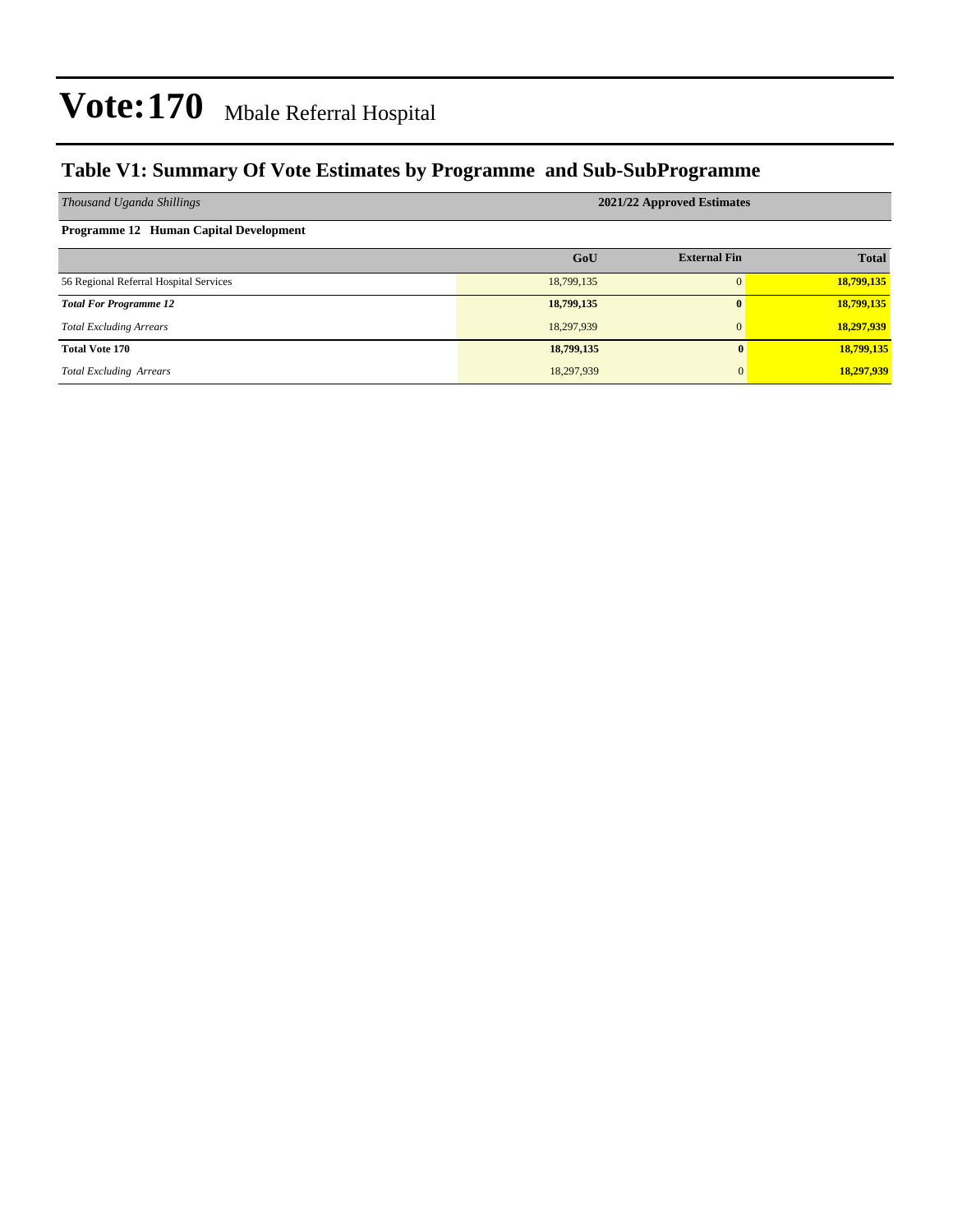### **Table V2: Summary Of Vote Estimates by Sub-SubProgramme,Department and Project**

| Thousand Uganda Shillings                                                 |                  | 2020/21 Approved Budget | 2021/22 Approved Estimates |              |                |                               |              |
|---------------------------------------------------------------------------|------------------|-------------------------|----------------------------|--------------|----------------|-------------------------------|--------------|
| <b>Sub-SubProgramme 56 Regional Referral Hospital Services</b>            |                  |                         |                            |              |                |                               |              |
| <b>Recurrent Budget Estimates</b>                                         | Wage             | Non-Wage                | <b>AIA</b>                 | <b>Total</b> | <b>Wage</b>    | Non-Wage                      | <b>Total</b> |
| 01 Mbale Referral Hospital Services                                       | 6,638,184        | 4,225,249               | $\boldsymbol{0}$           | 10,863,433   | 6,704,777      | 9,013,358                     | 15,718,135   |
| 02 Mbale Referral Hospital Internal Audit                                 | $\mathbf{0}$     | 15,000                  | $\mathbf{0}$               | 15,000       | $\overline{0}$ | 20,000                        | 20,000       |
| 03 Mbale Regional Maintenance                                             | $\overline{0}$   | 361,301                 | $\mathbf{0}$               | 361,301      | $\mathbf{0}$   | 361,000                       | 361,000      |
| <b>Total Recurrent Budget Estimates for Sub-</b><br><b>SubProgramme</b>   | 6,638,184        | 4,601,550               | $\bf{0}$                   | 11,239,734   | 6,704,777      | 9,394,358                     | 16,099,135   |
| Development Budget Estimates                                              | <b>GoU</b> Dev't | <b>External Fin</b>     | <b>AIA</b>                 | <b>Total</b> |                | <b>GoU Dev't External Fin</b> | <b>Total</b> |
| 1004 Mbale Rehabilitation Referral Hospital                               | 550,000          | $\mathbf{0}$            | $\mathbf{0}$               | 550,000      | 2,500,000      | $\overline{0}$                | 2,500,000    |
| 1580 Retooling of Mbale Regional Referral Hospital                        | 200,000          | $\mathbf{0}$            | $\mathbf{0}$               | 200,000      | 200,000        | $\mathbf{0}$                  | 200,000      |
| <b>Total Development Budget Estimates for Sub-</b><br><b>SubProgramme</b> | 750,000          | $\bf{0}$                | $\bf{0}$                   | 750,000      | 2,700,000      | $\bf{0}$                      | 2,700,000    |
|                                                                           | GoU              | <b>External Fin</b>     | <b>AIA</b>                 | <b>Total</b> | GoU            | <b>External Fin</b>           | <b>Total</b> |
| <b>Total For Sub-SubProgramme 56</b>                                      | 11,989,734       | $\bf{0}$                | $\bf{0}$                   | 11,989,734   | 18,799,135     | $\bf{0}$                      | 18,799,135   |
| <b>Total Excluding Arrears</b>                                            | 11,849,068       | $\mathbf{0}$            | $\mathbf{0}$               | 11,849,068   | 18,297,939     | $\overline{0}$                | 18,297,939   |
| <b>Total Vote 170</b>                                                     | 11,989,734       | $\mathbf{0}$            | $\bf{0}$                   | 11,989,734   | 18,799,135     | $\bf{0}$                      | 18,799,135   |
| <b>Total Excluding Arrears</b>                                            | 11,849,068       | $\mathbf{0}$            | $\overline{0}$             | 11,849,068   | 18,297,939     | $\overline{0}$                | 18,297,939   |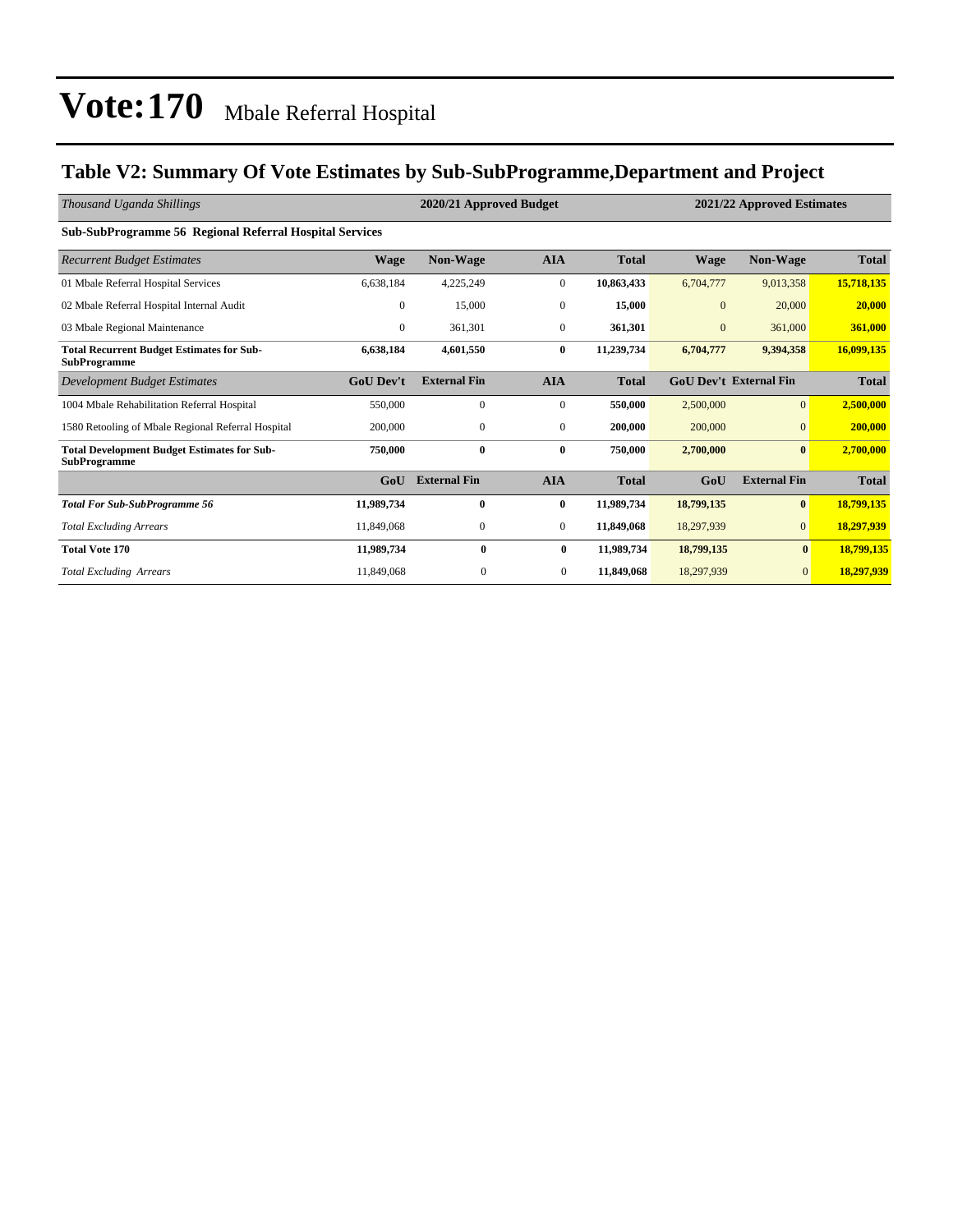### **Table V3: Summary Vote Estimates by Item**

| Thousand Uganda Shillings                                   |            | 2020/21 Approved Budget |            | 2021/22 Approved Estimates |            |                     |              |
|-------------------------------------------------------------|------------|-------------------------|------------|----------------------------|------------|---------------------|--------------|
|                                                             | GoU        | <b>External Fin</b>     | <b>AIA</b> | <b>Total</b>               | GoU        | <b>External Fin</b> | <b>Total</b> |
| <b>Employees, Goods and Services (Outputs Provided)</b>     | 11,099,068 | $\bf{0}$                | $\bf{0}$   | 11,099,068                 | 15,597,939 | $\bf{0}$            | 15,597,939   |
| 211101 General Staff Salaries                               | 6,638,184  | $\bf{0}$                | $\bf{0}$   | 6,638,184                  | 6,704,777  | $\bf{0}$            | 6,704,777    |
| 211103 Allowances (Inc. Casuals, Temporary)                 | 389,005    | $\bf{0}$                | $\bf{0}$   | 389,005                    | 4,416,803  | $\bf{0}$            | 4,416,803    |
| 212102 Pension for General Civil Service                    | 1,126,579  | $\bf{0}$                | $\bf{0}$   | 1,126,579                  | 1,180,054  | $\bf{0}$            | 1,180,054    |
| 213001 Medical expenses (To employees)                      | 15,000     | $\bf{0}$                | $\bf{0}$   | 15,000                     | 85,000     | $\bf{0}$            | 85,000       |
| 213002 Incapacity, death benefits and funeral expenses      | 7,000      | $\bf{0}$                | $\bf{0}$   | 7,000                      | 4,000      | $\bf{0}$            | 4,000        |
| 213004 Gratuity Expenses                                    | 930,166    | 0                       | $\bf{0}$   | 930,166                    | 383,794    | $\bf{0}$            | 383,794      |
| 221001 Advertising and Public Relations                     | 1,800      | 0                       | $\bf{0}$   | 1,800                      | 1,800      | $\bf{0}$            | 1,800        |
| 221002 Workshops and Seminars                               | 40,000     | $\bf{0}$                | $\bf{0}$   | 40,000                     | $\bf{0}$   | $\bf{0}$            | $\bf{0}$     |
| 221003 Staff Training                                       | 49,500     | $\bf{0}$                | $\bf{0}$   | 49,500                     | $\bf{0}$   | $\bf{0}$            | $\bf{0}$     |
| 221005 Hire of Venue (chairs, projector, etc)               | 8,000      | $\bf{0}$                | $\bf{0}$   | 8,000                      | 8,000      | $\bf{0}$            | 8,000        |
| 221007 Books, Periodicals & Newspapers                      | 8,925      | 0                       | $\bf{0}$   | 8,925                      | 1,325      | $\bf{0}$            | 1,325        |
| 221008 Computer supplies and Information Technology<br>(TT) | 20,000     | $\bf{0}$                | $\bf{0}$   | 20,000                     | 20,000     | $\bf{0}$            | 20,000       |
| 221009 Welfare and Entertainment                            | 27,000     | $\bf{0}$                | $\bf{0}$   | 27,000                     | 40,500     | $\bf{0}$            | 40,500       |
| 221010 Special Meals and Drinks                             | 25,495     | $\bf{0}$                | $\bf{0}$   | 25,495                     | 45,495     | $\bf{0}$            | 45,495       |
| 221011 Printing, Stationery, Photocopying and Binding       | 81,001     | 0                       | $\bf{0}$   | 81,001                     | 172,050    | $\bf{0}$            | 172,050      |
| 221012 Small Office Equipment                               | 3,200      | $\bf{0}$                | $\bf{0}$   | 3,200                      | 7,000      | $\bf{0}$            | 7,000        |
| 221016 IFMS Recurrent costs                                 | 24,000     | $\bf{0}$                | $\bf{0}$   | 24,000                     | 49,950     | $\bf{0}$            | 49,950       |
| 221020 IPPS Recurrent Costs                                 | 25,000     | 0                       | $\bf{0}$   | 25,000                     | 40,000     | $\bf{0}$            | 40,000       |
| 222001 Telecommunications                                   | 25,045     | $\bf{0}$                | $\bf{0}$   | 25,045                     | 25,000     | $\bf{0}$            | 25,000       |
| 222003 Information and communications technology<br>(ICT)   | 4,000      | 0                       | $\bf{0}$   | 4,000                      | 4,000      | $\bf{0}$            | 4,000        |
| 223003 Rent – (Produced Assets) to private entities         | 14,000     | $\bf{0}$                | $\bf{0}$   | 14,000                     | 8,000      | $\bf{0}$            | 8,000        |
| 223004 Guard and Security services                          | 15,000     | $\bf{0}$                | $\bf{0}$   | 15,000                     | 15,000     | $\bf{0}$            | 15,000       |
| 223005 Electricity                                          | 391,000    | 0                       | $\bf{0}$   | 391,000                    | 372,037    | $\bf{0}$            | 372,037      |
| 223006 Water                                                | 347,010    | 0                       | $\bf{0}$   | 347,010                    | 327,000    | $\bf{0}$            | 327,000      |
| 223007 Other Utilities- (fuel, gas, firewood, charcoal)     | 12,604     | $\bf{0}$                | $\bf{0}$   | 12,604                     | 4,361      | $\bf{0}$            | 4,361        |
| 224001 Medical Supplies                                     | 120,000    | 0                       | $\bf{0}$   | 120,000                    | 290,000    | $\bf{0}$            | 290,000      |
| 224004 Cleaning and Sanitation                              | 134,301    | $\bf{0}$                | $\bf{0}$   | 134,301                    | 210,000    | $\bf{0}$            | 210,000      |
| 224005 Uniforms, Beddings and Protective Gear               | 30,000     | 0                       | $\bf{0}$   | 30,000                     | 261,028    | $\bf{0}$            | 261,028      |
| 225001 Consultancy Services- Short term                     | 10,000     | 0                       | $\bf{0}$   | 10,000                     | $\bf{0}$   | $\bf{0}$            | $\bf{0}$     |
| 227001 Travel inland                                        | 85,148     | $\bf{0}$                | $\bf{0}$   | 85,148                     | 40,242     | $\bf{0}$            | 40,242       |
| 227002 Travel abroad                                        | 3,837      | 0                       | $\bf{0}$   | 3,837                      | $\bf{0}$   | $\bf{0}$            | $\bf{0}$     |
| 227004 Fuel, Lubricants and Oils                            | 144,000    | $\bf{0}$                | $\bf{0}$   | 144,000                    | 130,805    | $\bf{0}$            | 130,805      |
| 228001 Maintenance - Civil                                  | 75,918     | 0                       | $\bf{0}$   | 75,918                     | 67,000     | $\bf{0}$            | 67,000       |
| 228002 Maintenance - Vehicles                               | 53,000     | 0                       | $\bf{0}$   | 53,000                     | 47,000     | $\bf{0}$            | 47,000       |
| 228003 Maintenance – Machinery, Equipment &<br>Furniture    | 208,350    | $\bf{0}$                | $\bf{0}$   | 208,350                    | 585,919    | $\bf{0}$            | 585,919      |
| 228004 Maintenance - Other                                  | 5,500      | $\bf{0}$                | $\bf{0}$   | 5,500                      | 50,000     | $\bf{0}$            | 50,000       |
| 273102 Incapacity, death benefits and funeral expenses      | 500        | $\bf{0}$                | $\bf{0}$   | 500                        | $\bf{0}$   | $\bf{0}$            | $\bf{0}$     |
| <b>Investment</b> (Capital Purchases)                       | 750,000    | $\bf{0}$                | $\bf{0}$   | 750,000                    | 2,700,000  | $\bf{0}$            | 2,700,000    |
| 312101 Non-Residential Buildings                            | 550,000    | $\bf{0}$                | $\bf{0}$   | 550,000                    | 2,500,000  | $\bf{0}$            | 2,500,000    |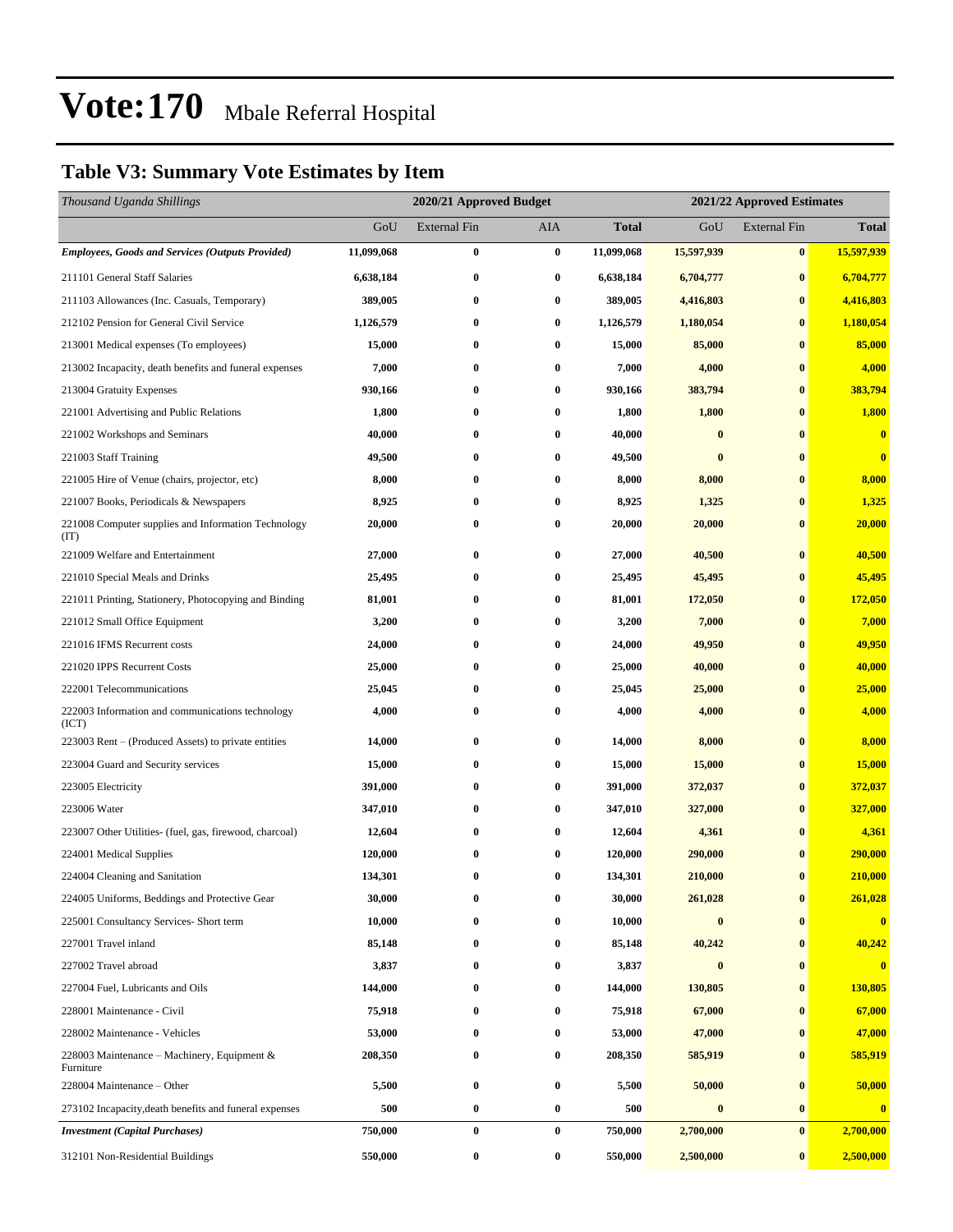| 312212 Medical Equipment                                     | 200,000    | $\bf{0}$     | 0            | 200,000    | 200,000    | $\mathbf{0}$ | 200,000        |
|--------------------------------------------------------------|------------|--------------|--------------|------------|------------|--------------|----------------|
| <b>Arrears</b>                                               | 140,666    | 0            | 0            | 140.666    | 501,196    | $\mathbf{0}$ | 501,196        |
| 321605 Domestic arrears (Budgeting)                          | 20.601     | $\bf{0}$     | 0            | 20.601     | $\bf{0}$   | $\mathbf{0}$ | $\overline{0}$ |
| 321608 General Public Service Pension arrears<br>(Budgeting) | 120,065    | $\mathbf{0}$ | $\mathbf{0}$ | 120.065    | 501.196    | $\mathbf{0}$ | 501.196        |
| <b>Grand Total Vote 170</b>                                  | 11.989.734 | $\bf{0}$     | 0            | 11.989.734 | 18,799,135 | $\bf{0}$     | 18,799,135     |
| <b>Total Excluding Arrears</b>                               | 11,849,068 | $\Omega$     | $\bf{0}$     | 11,849,068 | 18,297,939 | $\Omega$     | 18,297,939     |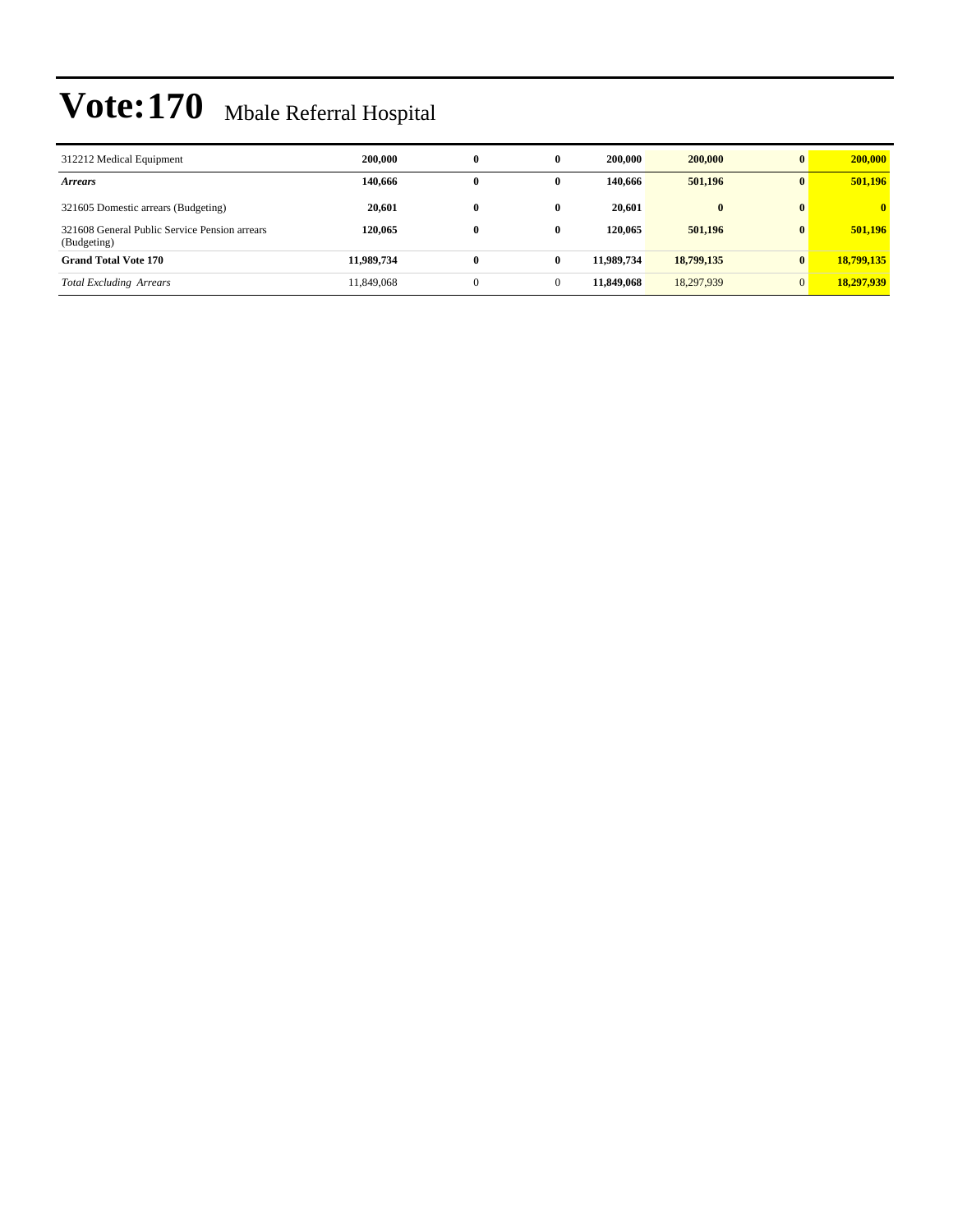#### **Table V4: Detailed Estimates by Sub-SubProgramme, Department,Project and Budget Output and Item**

#### *Sub-SubProgrammme 56 Regional Referral Hospital Services*

*Recurrent Budget Estimates*

#### **Department 01 Mbale Referral Hospital Services**

| Thousand Uganda Shillings                                |                  | 2020/21 Approved Budget |                  |              |                       | 2021/22 Approved Estimates |                         |
|----------------------------------------------------------|------------------|-------------------------|------------------|--------------|-----------------------|----------------------------|-------------------------|
| <b>Outputs Provided</b>                                  | Wage             | Non Wage                | AIA              | <b>Total</b> | Wage                  | Non Wage                   | <b>Total</b>            |
| <b>Budget Output 085601 inpatients services</b>          |                  |                         |                  |              |                       |                            |                         |
| 211101 General Staff Salaries                            | 6,638,184        | $\boldsymbol{0}$        | $\mathbf{0}$     | 6,638,184    | $\mathbf{0}$          | $\mathbf{0}$               | $\mathbf{0}$            |
| 211103 Allowances (Inc. Casuals, Temporary)              | $\boldsymbol{0}$ | 29,000                  | $\mathbf{0}$     | 29,000       | $\boldsymbol{0}$      | 29,000                     | 29,000                  |
| 213001 Medical expenses (To employees)                   | $\boldsymbol{0}$ | 3,000                   | $\mathbf{0}$     | 3,000        | $\mathbf{0}$          | 3,000                      | 3,000                   |
| 213002 Incapacity, death benefits and funeral expenses   | $\boldsymbol{0}$ | 1,000                   | $\boldsymbol{0}$ | 1,000        | $\boldsymbol{0}$      | 1,000                      | 1,000                   |
| 221008 Computer supplies and Information Technology (IT) | $\boldsymbol{0}$ | 10,000                  | $\mathbf{0}$     | 10,000       | $\boldsymbol{0}$      | 10,000                     | 10,000                  |
| 221009 Welfare and Entertainment                         | $\boldsymbol{0}$ | 16,000                  | $\mathbf{0}$     | 16,000       | $\mathbf{0}$          | 16,000                     | 16,000                  |
| 221010 Special Meals and Drinks                          | $\boldsymbol{0}$ | 5,000                   | $\mathbf{0}$     | 5,000        | $\mathbf{0}$          | 5,000                      | 5,000                   |
| 221011 Printing, Stationery, Photocopying and Binding    | $\boldsymbol{0}$ | 4,000                   | $\mathbf{0}$     | 4,000        | $\mathbf{0}$          | 4,000                      | 4,000                   |
| 221012 Small Office Equipment                            | $\boldsymbol{0}$ | 2,000                   | $\boldsymbol{0}$ | 2,000        | $\boldsymbol{0}$      | 2,000                      | 2,000                   |
| 221016 IFMS Recurrent costs                              | $\boldsymbol{0}$ | 8,000                   | $\mathbf{0}$     | 8,000        | $\mathbf{0}$          | 8,000                      | 8,000                   |
| 223003 Rent – (Produced Assets) to private entities      | $\boldsymbol{0}$ | 8,000                   | $\mathbf{0}$     | 8,000        | $\mathbf{0}$          | 8,000                      | 8,000                   |
| 223005 Electricity                                       | $\boldsymbol{0}$ | 59,000                  | $\mathbf{0}$     | 59,000       | $\boldsymbol{0}$      | $\mathbf{0}$               | $\bf{0}$                |
| 223006 Water                                             | $\boldsymbol{0}$ | 181,000                 | $\mathbf{0}$     | 181,000      | $\mathbf{0}$          | 181,000                    | 181,000                 |
| 224001 Medical Supplies                                  | $\boldsymbol{0}$ | $\boldsymbol{0}$        | $\boldsymbol{0}$ | $\bf{0}$     | $\boldsymbol{0}$      | 170,000                    | 170,000                 |
| 224004 Cleaning and Sanitation                           | $\boldsymbol{0}$ | 21,000                  | $\mathbf{0}$     | 21,000       | $\mathbf{0}$          | 21,000                     | 21,000                  |
| 224005 Uniforms, Beddings and Protective Gear            | $\boldsymbol{0}$ | 10,000                  | $\boldsymbol{0}$ | 10,000       | $\mathbf{0}$          | 7,837                      | 7,837                   |
| 225001 Consultancy Services- Short term                  | $\boldsymbol{0}$ | 10,000                  | $\mathbf{0}$     | 10,000       | $\mathbf{0}$          | $\mathbf{0}$               | $\overline{\mathbf{0}}$ |
| 227001 Travel inland                                     | $\boldsymbol{0}$ | 12,000                  | $\mathbf{0}$     | 12,000       | $\mathbf{0}$          | $\mathbf{0}$               | $\bf{0}$                |
| 227002 Travel abroad                                     | $\boldsymbol{0}$ | 3,837                   | $\boldsymbol{0}$ | 3,837        | $\boldsymbol{0}$      | $\mathbf{0}$               | $\mathbf{0}$            |
| 227004 Fuel, Lubricants and Oils                         | $\boldsymbol{0}$ | 39,000                  | $\mathbf{0}$     | 39,000       | $\mathbf{0}$          | $\mathbf{0}$               | $\bf{0}$                |
| 228001 Maintenance - Civil                               | $\boldsymbol{0}$ | 14,000                  | $\mathbf{0}$     | 14,000       | $\mathbf{0}$          | $\mathbf{0}$               | $\bf{0}$                |
| 228002 Maintenance - Vehicles                            | $\boldsymbol{0}$ | 24,000                  | $\mathbf{0}$     | 24,000       | $\mathbf{0}$          | $\mathbf{0}$               | $\bf{0}$                |
| 228004 Maintenance - Other                               | $\boldsymbol{0}$ | 5,500                   | $\mathbf{0}$     | 5,500        | $\mathbf{0}$          | $\mathbf{0}$               | $\bf{0}$                |
| 273102 Incapacity, death benefits and funeral expenses   | $\boldsymbol{0}$ | 500                     | $\boldsymbol{0}$ | 500          | $\boldsymbol{0}$      | $\mathbf{0}$               | $\bf{0}$                |
| <b>Total Cost of Budget Output 01</b>                    | 6,638,184        | 465,837                 | 0                | 7,104,021    | $\boldsymbol{\theta}$ | 465,837                    | 465,837                 |
| <b>Budget Output 085602 Outpatient services</b>          |                  |                         |                  |              |                       |                            |                         |
| 211103 Allowances (Inc. Casuals, Temporary)              | $\boldsymbol{0}$ | 50,000                  | $\mathbf{0}$     | 50,000       | $\mathbf{0}$          | 50,000                     | 50,000                  |
| 213001 Medical expenses (To employees)                   | $\boldsymbol{0}$ | 10,000                  | $\boldsymbol{0}$ | 10,000       | $\boldsymbol{0}$      | 10,000                     | 10,000                  |
| 213002 Incapacity, death benefits and funeral expenses   | $\boldsymbol{0}$ | 5,000                   | $\mathbf{0}$     | 5,000        | $\boldsymbol{0}$      | 3,000                      | 3,000                   |
| 213004 Gratuity Expenses                                 | $\boldsymbol{0}$ | 9,000                   | $\boldsymbol{0}$ | 9,000        | $\mathbf{0}$          | $\mathbf{0}$               | $\bf{0}$                |
| 221002 Workshops and Seminars                            | $\boldsymbol{0}$ | 5,000                   | $\boldsymbol{0}$ | 5,000        | $\boldsymbol{0}$      | $\boldsymbol{0}$           | $\bf{0}$                |
| 221005 Hire of Venue (chairs, projector, etc)            | $\boldsymbol{0}$ | 8,000                   | $\boldsymbol{0}$ | 8,000        | $\boldsymbol{0}$      | 8,000                      | 8,000                   |
| 221007 Books, Periodicals & Newspapers                   | $\boldsymbol{0}$ | 1,325                   | $\boldsymbol{0}$ | 1,325        | $\boldsymbol{0}$      | 1,325                      | 1,325                   |
| 221008 Computer supplies and Information Technology (IT) | $\boldsymbol{0}$ | 10,000                  | $\boldsymbol{0}$ | 10,000       | $\mathbf{0}$          | 10,000                     | 10,000                  |
| 221009 Welfare and Entertainment                         | $\boldsymbol{0}$ | 10,000                  | $\boldsymbol{0}$ | 10,000       | $\mathbf{0}$          | 10,000                     | 10,000                  |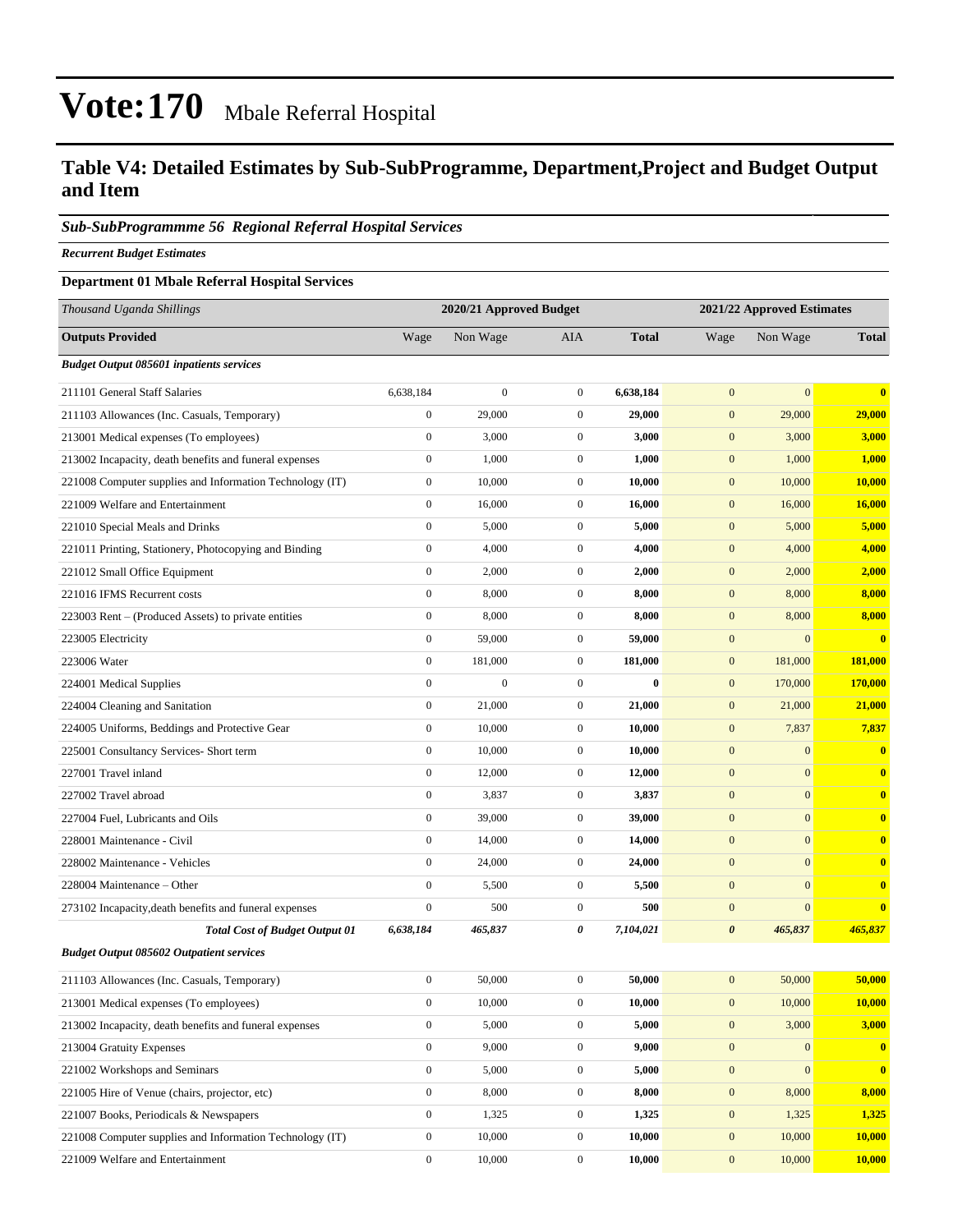| 221010 Special Meals and Drinks                                      | $\boldsymbol{0}$ | 10,000           | $\boldsymbol{0}$ | 10,000    | $\mathbf{0}$<br>10,000               | 10,000           |
|----------------------------------------------------------------------|------------------|------------------|------------------|-----------|--------------------------------------|------------------|
| 221011 Printing, Stationery, Photocopying and Binding                | $\boldsymbol{0}$ | 17,500           | $\boldsymbol{0}$ | 17,500    | $\mathbf{0}$<br>17,500               | 17,500           |
| 222001 Telecommunications                                            | $\boldsymbol{0}$ | 25,045           | $\boldsymbol{0}$ | 25,045    | $\mathbf{0}$<br>25,000               | 25,000           |
| 223004 Guard and Security services                                   | $\boldsymbol{0}$ | 15,000           | $\mathbf{0}$     | 15,000    | $\mathbf{0}$<br>15,000               | 15,000           |
| 223005 Electricity                                                   | $\boldsymbol{0}$ | 19,037           | $\mathbf{0}$     | 19,037    | $\mathbf{0}$<br>19,037               | 19,037           |
| 223006 Water                                                         | $\mathbf{0}$     | 44,000           | $\mathbf{0}$     | 44,000    | $\mathbf{0}$<br>50,000               | 50,000           |
| 223007 Other Utilities- (fuel, gas, firewood, charcoal)              | $\boldsymbol{0}$ | 1,000            | $\mathbf{0}$     | 1,000     | $\mathbf{0}$<br>1,000                | 1,000            |
| 224004 Cleaning and Sanitation                                       | $\boldsymbol{0}$ | 15,000           | $\boldsymbol{0}$ | 15,000    | $\mathbf{0}$<br>15,000               | 15,000           |
| 224005 Uniforms, Beddings and Protective Gear                        | $\boldsymbol{0}$ | 12,000           | $\mathbf{0}$     | 12,000    | $\mathbf{0}$<br>12,000               | 12,000           |
| 227001 Travel inland                                                 | $\boldsymbol{0}$ | 24,701           | $\mathbf{0}$     | 24,701    | $\mathbf{0}$<br>24,701               | 24,701           |
| 227004 Fuel, Lubricants and Oils                                     | $\boldsymbol{0}$ | 10,000           | $\boldsymbol{0}$ | 10,000    | $\mathbf{0}$<br>29,000               | 29,000           |
| 228001 Maintenance - Civil                                           | $\boldsymbol{0}$ | 51,918           | $\mathbf{0}$     | 51,918    | $\mathbf{0}$<br>51,000               | 51,000           |
| 228002 Maintenance - Vehicles                                        | $\boldsymbol{0}$ | 10,000           | $\boldsymbol{0}$ | 10,000    | $\mathbf{0}$<br>10,000               | 10,000           |
| 228003 Maintenance – Machinery, Equipment & Furniture                | $\boldsymbol{0}$ | 25,000           | $\mathbf{0}$     | 25,000    | $\boldsymbol{0}$<br>963              | 963              |
| 228004 Maintenance – Other                                           | $\boldsymbol{0}$ | $\boldsymbol{0}$ | $\overline{0}$   | $\bf{0}$  | $\boldsymbol{0}$<br>16,000           | 16,000           |
| <b>Total Cost of Budget Output 02</b>                                | $\pmb{\theta}$   | 388,526          | 0                | 388,526   | $\boldsymbol{\theta}$<br>388,526     | 388,526          |
| <b>Budget Output 085604 Diagnostic services</b>                      |                  |                  |                  |           |                                      |                  |
| 211103 Allowances (Inc. Casuals, Temporary)                          | $\boldsymbol{0}$ | 28,005           | $\overline{0}$   | 28,005    | $\mathbf{0}$<br>28,000               | 28,000           |
| 213002 Incapacity, death benefits and funeral expenses               | $\boldsymbol{0}$ | 1,000            | $\boldsymbol{0}$ | 1,000     | $\boldsymbol{0}$<br>$\boldsymbol{0}$ | $\bf{0}$         |
| 221002 Workshops and Seminars                                        | $\boldsymbol{0}$ | 3,000            | $\mathbf{0}$     | 3,000     | $\mathbf{0}$<br>$\boldsymbol{0}$     | $\bf{0}$         |
| 221009 Welfare and Entertainment                                     | $\boldsymbol{0}$ | 1,000            | $\boldsymbol{0}$ | 1,000     | $\mathbf{0}$<br>1,000                | 1,000            |
| 221010 Special Meals and Drinks                                      | $\boldsymbol{0}$ | 10,095           | $\boldsymbol{0}$ | 10,095    | $\mathbf{0}$<br>10,095               | 10,095           |
| 221011 Printing, Stationery, Photocopying and Binding                | $\boldsymbol{0}$ | 20,000           | $\mathbf{0}$     | 20,000    | $\mathbf{0}$<br>20,000               | 20,000           |
| 223005 Electricity                                                   | $\boldsymbol{0}$ | 55,000           | $\boldsymbol{0}$ | 55,000    | $\mathbf{0}$<br>55,000               | 55,000           |
| 223006 Water                                                         | $\boldsymbol{0}$ | 8,000            | $\mathbf{0}$     | 8,000     | $\boldsymbol{0}$<br>8,000            | 8,000            |
| 224004 Cleaning and Sanitation                                       | $\boldsymbol{0}$ | 20,000           | $\mathbf{0}$     | 20,000    | $\mathbf{0}$<br>20,000               | 20,000           |
| 227001 Travel inland                                                 | $\boldsymbol{0}$ | 5,447            | $\mathbf{0}$     | 5,447     | $\mathbf{0}$<br>5,447                | 5,447            |
| 227004 Fuel, Lubricants and Oils                                     | $\boldsymbol{0}$ | 8,000            | $\mathbf{0}$     | 8,000     | $\mathbf{0}$<br>12,005               | 12,005           |
| <b>Total Cost of Budget Output 04</b>                                | 0                | 159,547          | 0                | 159,547   | $\boldsymbol{\theta}$<br>159,547     | 159,547          |
| <b>Budget Output 085605 Hospital Management and support services</b> |                  |                  |                  |           |                                      |                  |
| 211103 Allowances (Inc. Casuals, Temporary)                          | $\mathbf{0}$     | 171,000          | 0                | 171,000   | 170,000<br>$\mathbf{0}$              | 170,000          |
| 212102 Pension for General Civil Service                             | $\boldsymbol{0}$ | 1,126,579        | $\boldsymbol{0}$ | 1,126,579 | 1,180,054<br>$\bf{0}$                | 1,180,054        |
| 213001 Medical expenses (To employees)                               | $\boldsymbol{0}$ | 2,000            | $\boldsymbol{0}$ | 2,000     | $\boldsymbol{0}$<br>2,000            | 2,000            |
| 213004 Gratuity Expenses                                             | $\boldsymbol{0}$ | 921,166          | $\boldsymbol{0}$ | 921,166   | $\mathbf{0}$<br>383,794              | 383,794          |
| 221001 Advertising and Public Relations                              | $\boldsymbol{0}$ | 1,800            | $\boldsymbol{0}$ | 1,800     | $\boldsymbol{0}$<br>1,800            | 1,800            |
| 221002 Workshops and Seminars                                        | $\boldsymbol{0}$ | 4,000            | $\mathbf{0}$     | 4,000     | $\mathbf{0}$<br>$\mathbf{0}$         | $\bf{0}$         |
| 221003 Staff Training                                                | $\boldsymbol{0}$ | 10,000           | $\boldsymbol{0}$ | 10,000    | $\boldsymbol{0}$<br>$\boldsymbol{0}$ | $\boldsymbol{0}$ |
| 221007 Books, Periodicals & Newspapers                               | $\boldsymbol{0}$ | 2,600            | $\boldsymbol{0}$ | 2,600     | $\boldsymbol{0}$<br>$\boldsymbol{0}$ | $\bf{0}$         |
| 221011 Printing, Stationery, Photocopying and Binding                | $\boldsymbol{0}$ | 4,501            | $\boldsymbol{0}$ | 4,501     | $\mathbf{0}$<br>4,500                | 4,500            |
| 221012 Small Office Equipment                                        | $\boldsymbol{0}$ | 1,200            | $\boldsymbol{0}$ | 1,200     | $\boldsymbol{0}$<br>5,000            | 5,000            |
| 221016 IFMS Recurrent costs                                          | $\boldsymbol{0}$ | $\boldsymbol{0}$ | $\mathbf{0}$     | $\bf{0}$  | $\mathbf{0}$<br>13,950               | 13,950           |
| 223005 Electricity                                                   | $\boldsymbol{0}$ | 172,000          | $\boldsymbol{0}$ | 172,000   | $\boldsymbol{0}$<br>152,000          | <b>152,000</b>   |
| 223006 Water                                                         | $\boldsymbol{0}$ | 98,000           | $\boldsymbol{0}$ | 98,000    | $\boldsymbol{0}$<br>78,000           | 78,000           |
| 224001 Medical Supplies                                              | $\boldsymbol{0}$ | 120,000          | $\boldsymbol{0}$ | 120,000   | $\mathbf{0}$<br>120,000              | 120,000          |
| 224004 Cleaning and Sanitation                                       | $\boldsymbol{0}$ | 42,000           | $\boldsymbol{0}$ | 42,000    | $\mathbf{0}$<br>82,000               | 82,000           |
|                                                                      |                  |                  |                  |           |                                      |                  |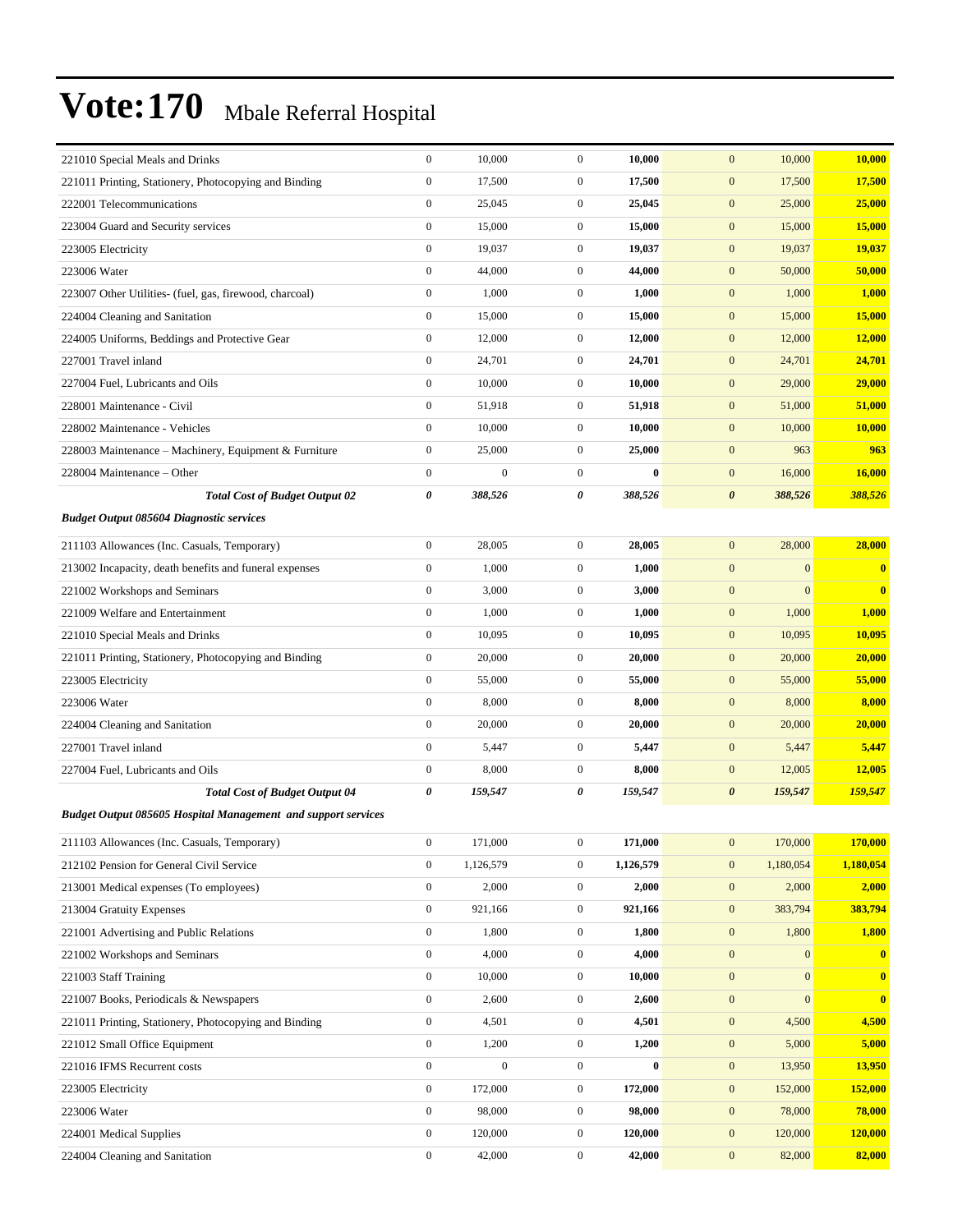| 224005 Uniforms, Beddings and Protective Gear                      | $\boldsymbol{0}$      | 8,000            | $\mathbf{0}$     | 8,000          | $\mathbf{0}$          | 8,000        | 8,000                   |
|--------------------------------------------------------------------|-----------------------|------------------|------------------|----------------|-----------------------|--------------|-------------------------|
| 227001 Travel inland                                               | $\boldsymbol{0}$      | 28,000           | $\mathbf{0}$     | 28,000         | $\mathbf{0}$          | 10,094       | 10,094                  |
| 227004 Fuel, Lubricants and Oils                                   | $\boldsymbol{0}$      | 17,000           | $\boldsymbol{0}$ | 17,000         | $\mathbf{0}$          | 41,200       | 41,200                  |
| 228001 Maintenance - Civil                                         | $\boldsymbol{0}$      | 10.000           | $\mathbf{0}$     | 10,000         | $\mathbf{0}$          | 10,000       | 10,000                  |
| 228003 Maintenance – Machinery, Equipment & Furniture              | $\boldsymbol{0}$      | 16,993           | $\boldsymbol{0}$ | 16,993         | $\mathbf{0}$          | 1,550        | 1,550                   |
| <b>Total Cost of Budget Output 05</b>                              | $\pmb{\theta}$        | 2,756,839        | 0                | 2,756,839      | $\boldsymbol{\theta}$ | 2,263,941    | 2,263,941               |
| <b>Budget Output 085606 Prevention and rehabilitation services</b> |                       |                  |                  |                |                       |              |                         |
| 221003 Staff Training                                              | $\boldsymbol{0}$      | 10,000           | $\mathbf{0}$     | 10,000         | $\mathbf{0}$          | $\mathbf{0}$ | $\overline{\mathbf{0}}$ |
| 221010 Special Meals and Drinks                                    | $\boldsymbol{0}$      | 400              | $\boldsymbol{0}$ | 400            | $\mathbf{0}$          | 400          | 400                     |
| 221011 Printing, Stationery, Photocopying and Binding              | $\boldsymbol{0}$      | 15,000           | $\boldsymbol{0}$ | 15,000         | $\mathbf{0}$          | 15,000       | 15,000                  |
| 221016 IFMS Recurrent costs                                        | $\boldsymbol{0}$      | 16,000           | $\mathbf{0}$     | 16,000         | $\mathbf{0}$          | 16,000       | 16,000                  |
| 222003 Information and communications technology (ICT)             | $\boldsymbol{0}$      | 4,000            | $\boldsymbol{0}$ | 4,000          | $\boldsymbol{0}$      | 4,000        | 4,000                   |
| 223007 Other Utilities- (fuel, gas, firewood, charcoal)            | $\boldsymbol{0}$      | 11,604           | $\boldsymbol{0}$ | 11,604         | $\mathbf{0}$          | 3,361        | 3,361                   |
| 227004 Fuel, Lubricants and Oils                                   | $\boldsymbol{0}$      | $\overline{0}$   | $\boldsymbol{0}$ | $\bf{0}$       | $\mathbf{0}$          | 8,600        | 8,600                   |
| 228002 Maintenance - Vehicles                                      | $\boldsymbol{0}$      | 5,000            | $\boldsymbol{0}$ | 5,000          | $\mathbf{0}$          | 15,000       | 15,000                  |
| 228003 Maintenance - Machinery, Equipment & Furniture              | $\boldsymbol{0}$      | 10,357           | $\boldsymbol{0}$ | 10,357         | $\mathbf{0}$          | 10,000       | 10,000                  |
| <b>Total Cost of Budget Output 06</b>                              | $\pmb{\theta}$        | 72,361           | 0                | 72,361         | $\boldsymbol{\theta}$ | 72,361       | 72,361                  |
| <b>Budget Output 085607 Immunisation Services</b>                  |                       |                  |                  |                |                       |              |                         |
| 211103 Allowances (Inc. Casuals, Temporary)                        | $\boldsymbol{0}$      | 20,000           | $\mathbf{0}$     | 20,000         | $\mathbf{0}$          | 20,000       | 20,000                  |
| 221011 Printing, Stationery, Photocopying and Binding              | $\boldsymbol{0}$      | 20,000           | $\boldsymbol{0}$ | 20,000         | $\mathbf{0}$          | 20,000       | 20,000                  |
| 223005 Electricity                                                 | $\boldsymbol{0}$      | 27,500           | $\mathbf{0}$     | 27,500         | $\mathbf{0}$          | 12,000       | 12,000                  |
| 223006 Water                                                       | $\boldsymbol{0}$      | 10,010           | $\boldsymbol{0}$ | 10,010         | $\mathbf{0}$          | 10,000       | 10,000                  |
| 224004 Cleaning and Sanitation                                     | $\boldsymbol{0}$      | 12,000           | $\boldsymbol{0}$ | 12,000         | $\mathbf{0}$          | 12,000       | <b>12,000</b>           |
| 227004 Fuel, Lubricants and Oils                                   | $\boldsymbol{0}$      | 30,000           | $\mathbf{0}$     | 30,000         | $\mathbf{0}$          | 30,000       | 30,000                  |
| 228002 Maintenance - Vehicles                                      | $\boldsymbol{0}$      | $\boldsymbol{0}$ | $\boldsymbol{0}$ | $\bf{0}$       | $\mathbf{0}$          | 10,000       | 10,000                  |
| 228003 Maintenance – Machinery, Equipment & Furniture              | $\boldsymbol{0}$      | $\overline{0}$   | $\boldsymbol{0}$ | $\bf{0}$       | $\mathbf{0}$          | 5,510        | 5,510                   |
| <b>Total Cost of Budget Output 07</b>                              | 0                     | 119,510          | 0                | 119,510        | $\boldsymbol{\theta}$ | 119,510      | 119,510                 |
| <b>Budget Output 085608 HIV/AIDS Mainstreaming</b>                 |                       |                  |                  |                |                       |              |                         |
| 211103 Allowances (Inc. Casuals, Temporary)                        | $\boldsymbol{0}$      | $\boldsymbol{0}$ | $\boldsymbol{0}$ | $\bf{0}$       | $\mathbf{0}$          | 4,023,803    | 4,023,803               |
| 213001 Medical expenses (To employees)                             | $\boldsymbol{0}$      | $\boldsymbol{0}$ | $\overline{0}$   | $\bf{0}$       | $\mathbf{0}$          | 70,000       | 70,000                  |
| 221010 Special Meals and Drinks                                    | $\boldsymbol{0}$      | $\boldsymbol{0}$ | $\boldsymbol{0}$ | $\bf{0}$       | $\mathbf{0}$          | 20,000       | 20,000                  |
| 221011 Printing, Stationery, Photocopying and Binding              | $\boldsymbol{0}$      | $\boldsymbol{0}$ | $\boldsymbol{0}$ | $\bf{0}$       | $\mathbf{0}$          | 72,050       | 72,050                  |
| 223005 Electricity                                                 | $\boldsymbol{0}$      | $\boldsymbol{0}$ | $\boldsymbol{0}$ | $\bf{0}$       | $\mathbf{0}$          | 134,000      | 134,000                 |
| 224004 Cleaning and Sanitation                                     | $\boldsymbol{0}$      | $\boldsymbol{0}$ | $\boldsymbol{0}$ | $\pmb{0}$      | $\boldsymbol{0}$      | 60,000       | 60,000                  |
| 224005 Uniforms, Beddings and Protective Gear                      | $\boldsymbol{0}$      | $\boldsymbol{0}$ | $\boldsymbol{0}$ | $\bf{0}$       | $\boldsymbol{0}$      | 196,191      | 196,191                 |
| 228003 Maintenance - Machinery, Equipment & Furniture              | $\boldsymbol{0}$      | $\boldsymbol{0}$ | $\boldsymbol{0}$ | $\bf{0}$       | $\boldsymbol{0}$      | 344,433      | 344,433                 |
| <b>Total Cost of Budget Output 08</b>                              | $\boldsymbol{\theta}$ | 0                | 0                | $\pmb{\theta}$ | $\boldsymbol{\theta}$ | 4,920,477    | 4,920,477               |
| <b>Budget Output 085619 Human Resource Management Services</b>     |                       |                  |                  |                |                       |              |                         |
| 211101 General Staff Salaries                                      | $\boldsymbol{0}$      | $\boldsymbol{0}$ | $\mathbf{0}$     | $\bf{0}$       | 6,704,777             | 0            | 6,704,777               |
| 221002 Workshops and Seminars                                      | $\boldsymbol{0}$      | 14,000           | $\boldsymbol{0}$ | 14,000         | $\boldsymbol{0}$      | $\mathbf{0}$ | $\mathbf{0}$            |
| 221003 Staff Training                                              | $\boldsymbol{0}$      | 17,500           | $\boldsymbol{0}$ | 17,500         | $\boldsymbol{0}$      | $\mathbf{0}$ | $\bf{0}$                |
| 221007 Books, Periodicals & Newspapers                             | $\boldsymbol{0}$      | 5,000            | $\boldsymbol{0}$ | 5,000          | $\boldsymbol{0}$      | $\mathbf{0}$ | $\bf{0}$                |
| 221009 Welfare and Entertainment                                   | $\boldsymbol{0}$      | $\boldsymbol{0}$ | $\boldsymbol{0}$ | $\bf{0}$       | $\boldsymbol{0}$      | 13,500       | 13,500                  |
| 221020 IPPS Recurrent Costs                                        | $\boldsymbol{0}$      | 25,000           | $\mathbf{0}$     | 25,000         | $\mathbf{0}$          | 40,000       | 40,000                  |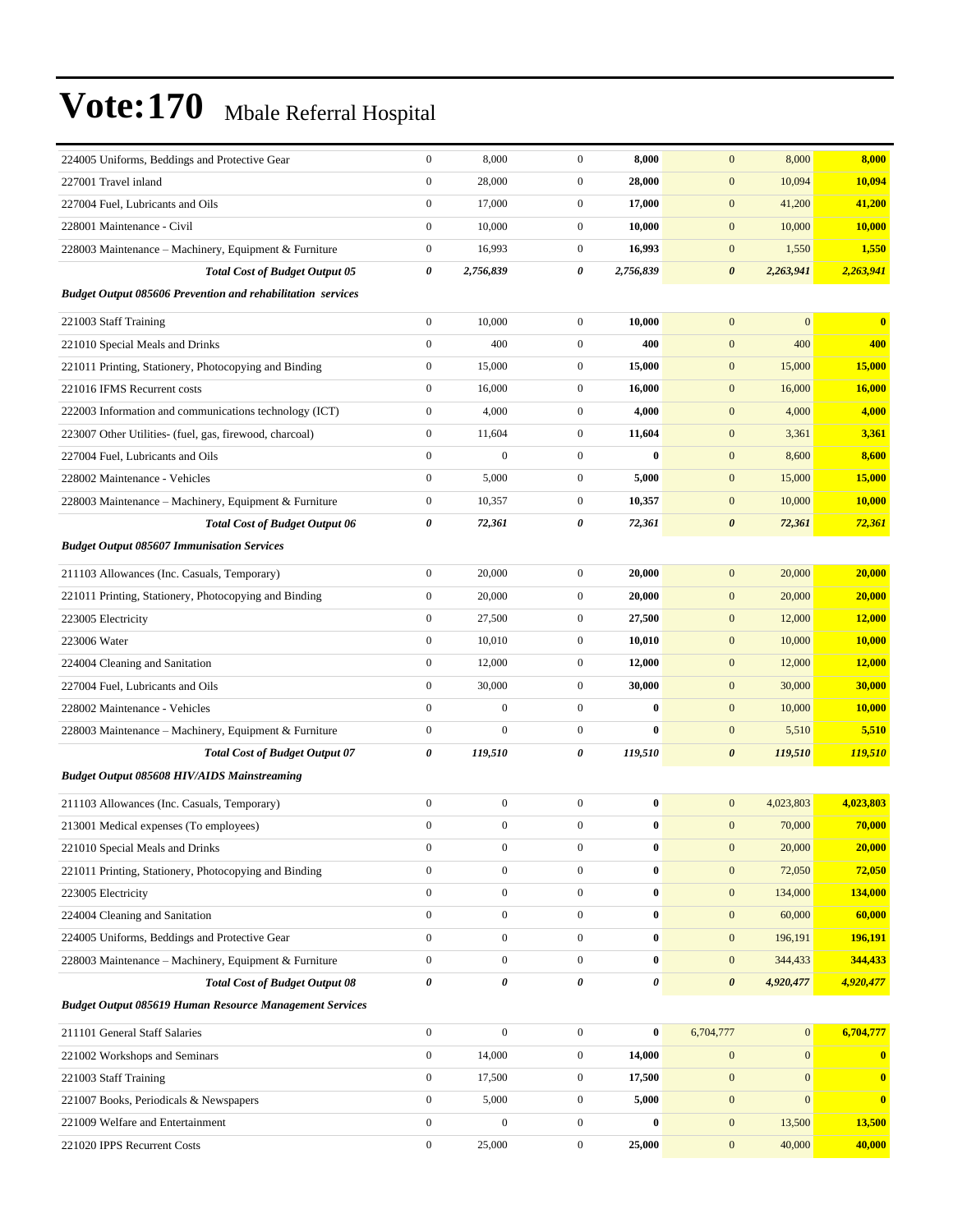| 223005 Electricity                                            | $\boldsymbol{0}$ | 8,000                   | $\boldsymbol{0}$ | 8,000        | $\mathbf{0}$          | $\mathbf{0}$               | $\bf{0}$     |
|---------------------------------------------------------------|------------------|-------------------------|------------------|--------------|-----------------------|----------------------------|--------------|
| 227004 Fuel, Lubricants and Oils                              | $\overline{0}$   | $\mathbf{0}$            | $\boldsymbol{0}$ | $\bf{0}$     | $\boldsymbol{0}$      | 10,000                     | 10,000       |
| 228001 Maintenance - Civil                                    | $\boldsymbol{0}$ | $\mathbf{0}$            | $\boldsymbol{0}$ | $\bf{0}$     | $\boldsymbol{0}$      | 6,000                      | 6,000        |
| <b>Total Cost of Budget Output 19</b>                         | 0                | 69,500                  | 0                | 69,500       | 6,704,777             | 69,500                     | 6,774,277    |
| <b>Budget Output 085620 Records Management Services</b>       |                  |                         |                  |              |                       |                            |              |
| 211103 Allowances (Inc. Casuals, Temporary)                   | $\boldsymbol{0}$ | 16,000                  | $\boldsymbol{0}$ | 16,000       | $\mathbf{0}$          | 16,000                     | 16,000       |
| 221002 Workshops and Seminars                                 | $\boldsymbol{0}$ | 14,000                  | $\boldsymbol{0}$ | 14,000       | $\mathbf{0}$          | $\mathbf{0}$               | $\bf{0}$     |
| 221003 Staff Training                                         | $\overline{0}$   | 12,000                  | $\boldsymbol{0}$ | 12,000       | $\mathbf{0}$          | $\mathbf{0}$               | $\bf{0}$     |
| 221016 IFMS Recurrent costs                                   | $\boldsymbol{0}$ | $\Omega$                | $\boldsymbol{0}$ | $\bf{0}$     | $\mathbf{0}$          | 12,000                     | 12,000       |
| 223005 Electricity                                            | $\boldsymbol{0}$ | 10,463                  | $\boldsymbol{0}$ | 10,463       | $\mathbf{0}$          | $\mathbf{0}$               | $\bf{0}$     |
| 228002 Maintenance - Vehicles                                 | $\boldsymbol{0}$ | $\boldsymbol{0}$        | $\boldsymbol{0}$ | $\bf{0}$     | $\mathbf{0}$          | 12,000                     | 12,000       |
| 228003 Maintenance - Machinery, Equipment & Furniture         | $\boldsymbol{0}$ | $\mathbf{0}$            | $\boldsymbol{0}$ | $\bf{0}$     | $\mathbf{0}$          | 12,463                     | 12,463       |
| <b>Total Cost of Budget Output 20</b>                         | 0                | 52,463                  | 0                | 52,463       | $\boldsymbol{\theta}$ | 52,463                     | 52,463       |
| <b>Total Cost Of Outputs Provided</b>                         | 6,638,184        | 4,084,582               | $\bf{0}$         | 10,722,767   | 6,704,777             | 8,512,162                  | 15,216,939   |
| <b>Arrears</b>                                                | Wage             | Non Wage                | AIA              | <b>Total</b> | Wage                  | Non Wage                   | <b>Total</b> |
| <b>Budget Output 085699 Arrears</b>                           |                  |                         |                  |              |                       |                            |              |
| 321605 Domestic arrears (Budgeting)                           | $\boldsymbol{0}$ | 20,601                  | $\boldsymbol{0}$ | 20,601       | $\mathbf{0}$          | $\mathbf{0}$               | $\bf{0}$     |
| 321608 General Public Service Pension arrears (Budgeting)     | $\boldsymbol{0}$ | 120,065                 | $\boldsymbol{0}$ | 120,065      | $\mathbf{0}$          | 501,196                    | 501,196      |
| <b>Total Cost of Budget Output 99</b>                         | 0                | 140,666                 | 0                | 140,666      | $\boldsymbol{\theta}$ | 501,196                    | 501,196      |
| <b>Total Cost Of Arrears</b>                                  | 0                | 140,666                 | $\bf{0}$         | 140,666      | $\bf{0}$              | 501,196                    | 501,196      |
| <b>Total Cost for Department 01</b>                           | 6,638,184        | 4,225,249               | $\bf{0}$         | 10,863,433   | 6,704,777             | 9,013,358                  | 15,718,135   |
| <b>Total Excluding Arrears</b>                                | 6,638,184        | 4,084,582               | $\boldsymbol{0}$ | 10,722,767   | 6,704,777             | 8,512,162                  | 15,216,939   |
| Department 02 Mbale Referral Hospital Internal Audit          |                  |                         |                  |              |                       |                            |              |
| Thousand Uganda Shillings                                     |                  | 2020/21 Approved Budget |                  |              |                       | 2021/22 Approved Estimates |              |
| <b>Outputs Provided</b>                                       | Wage             | Non Wage                | AIA              | <b>Total</b> | Wage                  | Non Wage                   | <b>Total</b> |
| Budget Output 085605 Hospital Management and support services |                  |                         |                  |              |                       |                            |              |
| 211103 Allowances (Inc. Casuals, Temporary)                   | $\boldsymbol{0}$ | 15,000                  | $\boldsymbol{0}$ | 15,000       | $\mathbf{0}$          |                            |              |
|                                                               |                  |                         |                  |              |                       | 20,000                     | 20,000       |
| <b>Total Cost of Budget Output 05</b>                         | 0                | 15,000                  | 0                | 15,000       | $\boldsymbol{\theta}$ | 20,000                     | 20,000       |
| <b>Total Cost Of Outputs Provided</b>                         | 0                | 15,000                  | $\bf{0}$         | 15,000       | $\bf{0}$              | 20,000                     | 20,000       |
| <b>Total Cost for Department 02</b>                           | 0                | 15,000                  | $\bf{0}$         | 15,000       | $\bf{0}$              | 20,000                     | 20,000       |
| <b>Total Excluding Arrears</b>                                | $\overline{0}$   | 15,000                  | $\boldsymbol{0}$ | 15,000       | $\mathbf{0}$          | 20,000                     | 20,000       |
| <b>Department 03 Mbale Regional Maintenance</b>               |                  |                         |                  |              |                       |                            |              |
| Thousand Uganda Shillings                                     |                  | 2020/21 Approved Budget |                  |              |                       | 2021/22 Approved Estimates |              |
| <b>Outputs Provided</b>                                       | Wage             | Non Wage                | AIA              | <b>Total</b> | Wage                  | Non Wage                   | <b>Total</b> |
| Budget Output 085605 Hospital Management and support services |                  |                         |                  |              |                       |                            |              |
| 211103 Allowances (Inc. Casuals, Temporary)                   | $\overline{0}$   | 60,000                  | $\boldsymbol{0}$ | 60,000       | $\boldsymbol{0}$      | 60,000                     | 60,000       |
| 221011 Printing, Stationery, Photocopying and Binding         | $\boldsymbol{0}$ | $\boldsymbol{0}$        | $\boldsymbol{0}$ | $\bf{0}$     | $\mathbf{0}$          | 19,000                     | 19,000       |
| 223003 Rent – (Produced Assets) to private entities           | $\boldsymbol{0}$ | 6,000                   | $\boldsymbol{0}$ | 6,000        | $\boldsymbol{0}$      | $\boldsymbol{0}$           | $\bf{0}$     |
| 223005 Electricity                                            | $\overline{0}$   | 40,000                  | $\boldsymbol{0}$ | 40,000       | $\boldsymbol{0}$      | $\mathbf{0}$               | $\bf{0}$     |
| 223006 Water                                                  | $\overline{0}$   | 6,000                   | $\boldsymbol{0}$ | 6,000        | $\boldsymbol{0}$      | $\mathbf{0}$               | $\bf{0}$     |
| 224004 Cleaning and Sanitation                                | $\boldsymbol{0}$ | 24,301                  | $\boldsymbol{0}$ | 24,301       | $\boldsymbol{0}$      | $\mathbf{0}$               | $\bf{0}$     |
| 224005 Uniforms, Beddings and Protective Gear                 | $\boldsymbol{0}$ | $\boldsymbol{0}$        | $\boldsymbol{0}$ | $\bf{0}$     | $\mathbf{0}$          | 37,000                     | 37,000       |